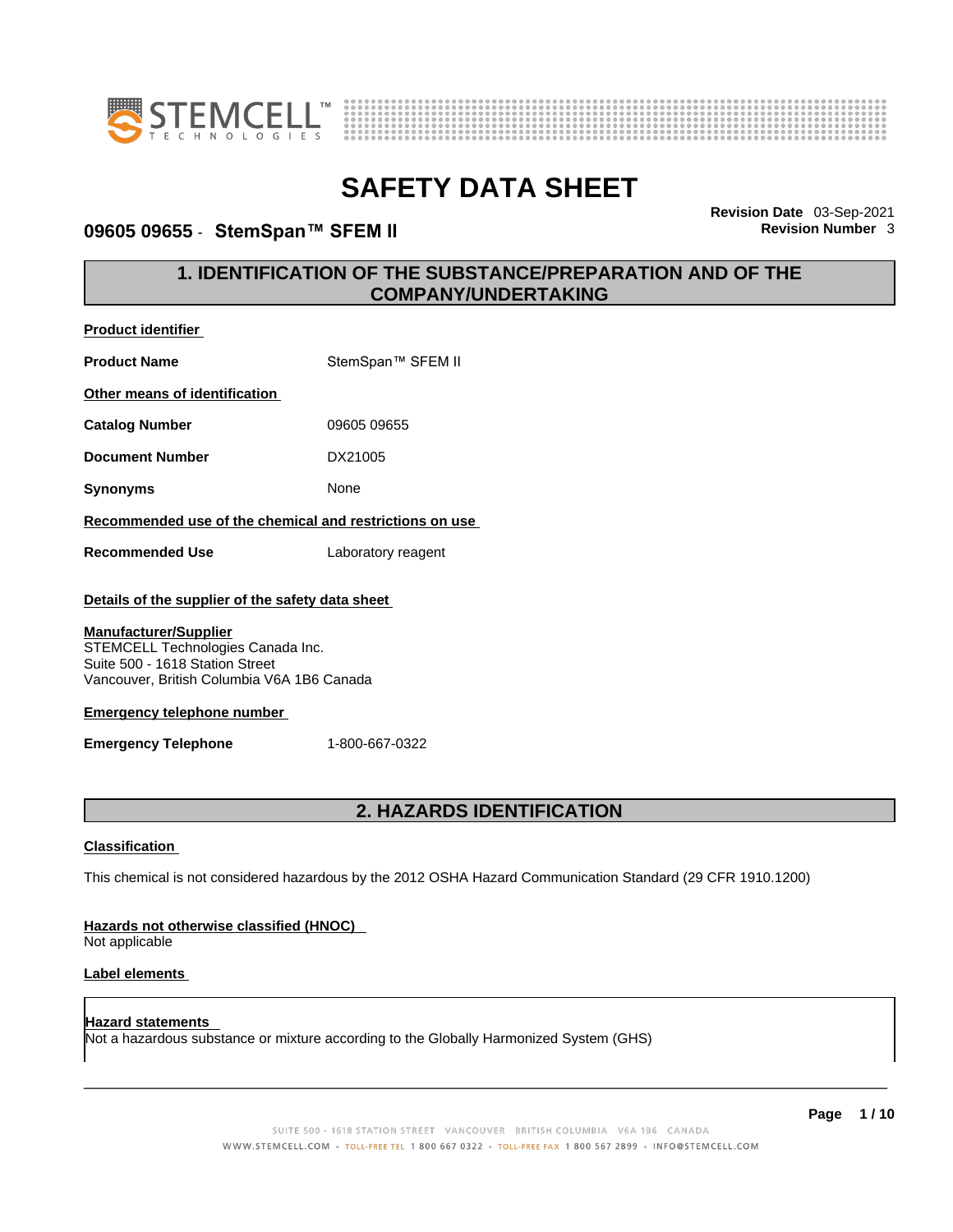



# \_\_\_\_\_\_\_\_\_\_\_\_\_\_\_\_\_\_\_\_\_\_\_\_\_\_\_\_\_\_\_\_\_\_\_\_\_\_\_\_\_\_\_\_\_\_\_\_\_\_\_\_\_\_\_\_\_\_\_\_\_\_\_\_\_\_\_\_\_\_\_\_\_\_\_\_\_\_\_\_\_\_\_\_\_\_\_\_\_\_\_\_\_ **Revision Date** 03-Sep-2021 **09605 09655** - **StemSpan™ SFEM II Revision Number** 3

The product contains no substances which at their given concentration, are considered to be hazardous to health.

**Appearance** Clear **Physical state** Liquid

**Odor** No data available

**Other Information**  Not applicable

**Unknown acute toxicity** 3.29E-06 % of the mixtureconsists of ingredient(s) of unknown toxicity

3.29E-06 % of the mixture consists of ingredient(s) of unknown acute oral toxicity

 $3.29E-06$  % of the mixture consists of ingredient(s) of unknown acute dermal toxicity

3.29E-06 % of the mixture consists of ingredient(s) of unknown acute inhalation toxicity (gas)

3.29E-06 % of the mixture consists of ingredient(s) of unknown acute inhalation toxicity (vapor)

3.29E-06 % of the mixture consists of ingredient(s) of unknown acute inhalation toxicity (dust/mist)

### **3. COMPOSITION/INFORMATION ON INGREDIENTS**

#### **Substance**

Not applicable.

#### **Mixture**

Not a hazardous substance or mixture according to the Globally Harmonized System (GHS)

\*The exact percentage (concentration) of composition has been withheld as a trade secret.

### **4. FIRST AID MEASURES**

#### **Description of first aid measures**

| <b>Inhalation</b>   | Remove to fresh air.                                                                                                    |
|---------------------|-------------------------------------------------------------------------------------------------------------------------|
| Eye contact         | Rinse thoroughly with plenty of water for at least 15 minutes, lifting lower and upper eyelids.<br>Consult a physician. |
| <b>Skin contact</b> | Wash skin with soap and water.                                                                                          |
| Ingestion           | Clean mouth with water and drink afterwards plenty of water.                                                            |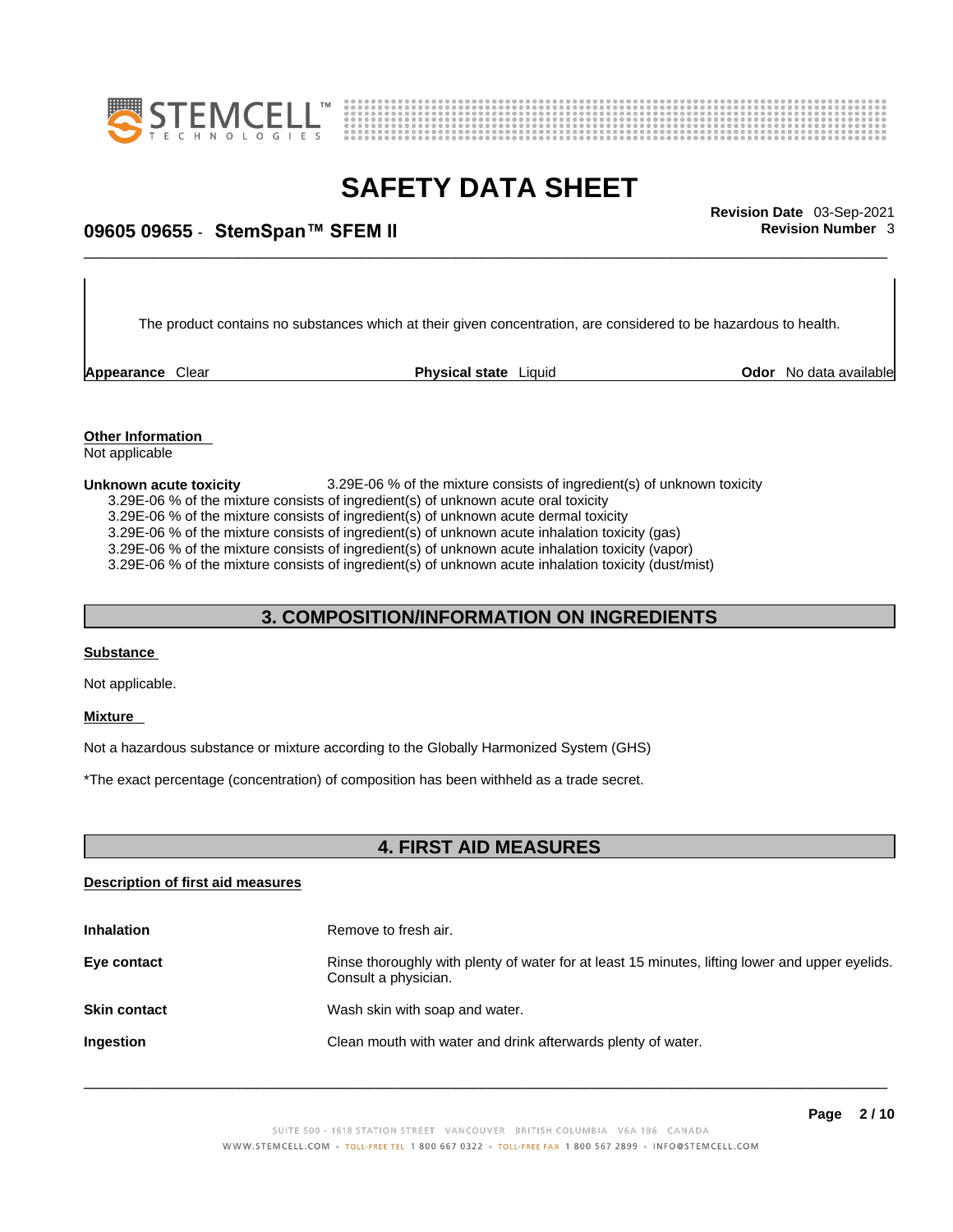



# \_\_\_\_\_\_\_\_\_\_\_\_\_\_\_\_\_\_\_\_\_\_\_\_\_\_\_\_\_\_\_\_\_\_\_\_\_\_\_\_\_\_\_\_\_\_\_\_\_\_\_\_\_\_\_\_\_\_\_\_\_\_\_\_\_\_\_\_\_\_\_\_\_\_\_\_\_\_\_\_\_\_\_\_\_\_\_\_\_\_\_\_\_ **Revision Date** 03-Sep-2021 **09605 09655** - **StemSpan™ SFEM II Revision Number** 3

| Most important symptoms and effects, both acute and delayed                                                      |                                                                                                                                       |  |
|------------------------------------------------------------------------------------------------------------------|---------------------------------------------------------------------------------------------------------------------------------------|--|
| <b>Symptoms</b>                                                                                                  | No information available.                                                                                                             |  |
|                                                                                                                  | Indication of any immediate medical attention and special treatment needed                                                            |  |
| Note to physicians                                                                                               | Treat symptomatically.                                                                                                                |  |
|                                                                                                                  |                                                                                                                                       |  |
|                                                                                                                  | <b>5. FIRE-FIGHTING MEASURES</b>                                                                                                      |  |
| <b>Suitable Extinguishing Media</b>                                                                              | Use extinguishing measures that are appropriate to local circumstances and the<br>surrounding environment.                            |  |
| Unsuitable extinguishing media                                                                                   | CAUTION: Use of water spray when fighting fire may be inefficient.                                                                    |  |
| Specific hazards arising from the<br>chemical                                                                    | No information available.                                                                                                             |  |
| <b>Explosion data</b><br><b>Sensitivity to Mechanical Impact None.</b><br><b>Sensitivity to Static Discharge</b> | None.                                                                                                                                 |  |
| Special protective equipment for<br>fire-fighters                                                                | Firefighters should wear self-contained breathing apparatus and full firefighting turnout<br>gear. Use personal protection equipment. |  |

### **6. ACCIDENTAL RELEASE MEASURES**

#### **Personal precautions, protective equipment and emergency procedures**

| <b>Personal precautions</b>                          | Ensure adequate ventilation.                                                         |  |
|------------------------------------------------------|--------------------------------------------------------------------------------------|--|
|                                                      |                                                                                      |  |
| <b>Environmental precautions</b>                     |                                                                                      |  |
| <b>Environmental precautions</b>                     | See Section 12 for additional Ecological Information.                                |  |
| Methods and material for containment and cleaning up |                                                                                      |  |
| <b>Methods for containment</b>                       | Prevent further leakage or spillage if safe to do so.                                |  |
| Methods for cleaning up                              | Pick up and transfer to properly labeled containers.                                 |  |
| <b>Prevention of secondary hazards</b>               | Clean contaminated objects and areas thoroughly observing environmental regulations. |  |
|                                                      |                                                                                      |  |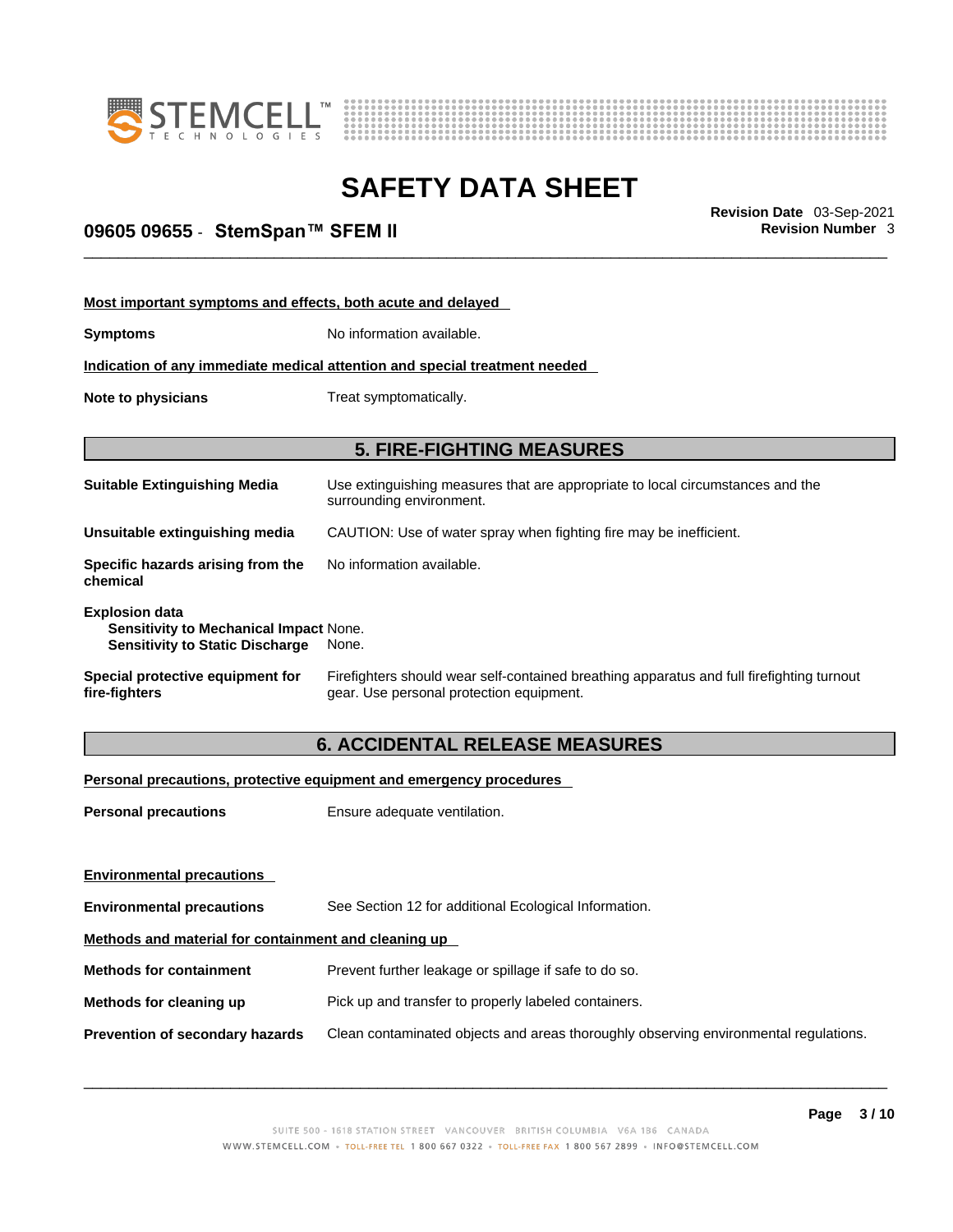



# \_\_\_\_\_\_\_\_\_\_\_\_\_\_\_\_\_\_\_\_\_\_\_\_\_\_\_\_\_\_\_\_\_\_\_\_\_\_\_\_\_\_\_\_\_\_\_\_\_\_\_\_\_\_\_\_\_\_\_\_\_\_\_\_\_\_\_\_\_\_\_\_\_\_\_\_\_\_\_\_\_\_\_\_\_\_\_\_\_\_\_\_\_ **Revision Date** 03-Sep-2021 **09605 09655** - **StemSpan™ SFEM II Revision Number** 3

|                                                              | 7. HANDLING AND STORAGE                                                                                                                                                                                                                                                                                                                                                                                                            |
|--------------------------------------------------------------|------------------------------------------------------------------------------------------------------------------------------------------------------------------------------------------------------------------------------------------------------------------------------------------------------------------------------------------------------------------------------------------------------------------------------------|
| <b>Precautions for safe handling</b>                         |                                                                                                                                                                                                                                                                                                                                                                                                                                    |
| Advice on safe handling                                      | Handle in accordance with good industrial hygiene and safety practice.                                                                                                                                                                                                                                                                                                                                                             |
| Conditions for safe storage, including any incompatibilities |                                                                                                                                                                                                                                                                                                                                                                                                                                    |
| <b>Storage Conditions</b>                                    | Store in accordance with information listed on the Product Information Sheet (PIS).                                                                                                                                                                                                                                                                                                                                                |
|                                                              | 8. EXPOSURE CONTROLS/PERSONAL PROTECTION                                                                                                                                                                                                                                                                                                                                                                                           |
| <b>Control parameters</b>                                    |                                                                                                                                                                                                                                                                                                                                                                                                                                    |
| <b>Exposure Limits</b>                                       | This product, as supplied, does not contain any hazardous materials with occupational<br>exposure limits established by the region specific regulatory bodies.                                                                                                                                                                                                                                                                     |
| <b>Appropriate engineering controls</b>                      |                                                                                                                                                                                                                                                                                                                                                                                                                                    |
| <b>Engineering controls</b>                                  | Showers<br>Eyewash stations<br>Ventilation systems.                                                                                                                                                                                                                                                                                                                                                                                |
|                                                              | Individual protection measures, such as personal protective equipment                                                                                                                                                                                                                                                                                                                                                              |
| <b>Eye/face protection</b>                                   | No special protective equipment required.                                                                                                                                                                                                                                                                                                                                                                                          |
| Skin and body protection                                     | No special protective equipment required.                                                                                                                                                                                                                                                                                                                                                                                          |
| <b>Respiratory protection</b>                                | No protective equipment is needed under normal use conditions. If exposure limits are<br>exceeded or irritation is experienced, ventilation and evacuation may be required.                                                                                                                                                                                                                                                        |
| <b>Other protection</b>                                      | This product contains material derived from human plasma. Donors have been tested and<br>found negative for HIV-1 and -2, hepatitis B, and hepatitis C prior to donation. However, this<br>product should be considered potentially infectious. Use controls and personal protection<br>appropriate for biohazardous infectious materials, as described in: Canadian Biosafety<br>Standards and Guidelines (CBSG), Second Edition. |
| General hygiene considerations                               | Handle in accordance with good industrial hygiene and safety practice.                                                                                                                                                                                                                                                                                                                                                             |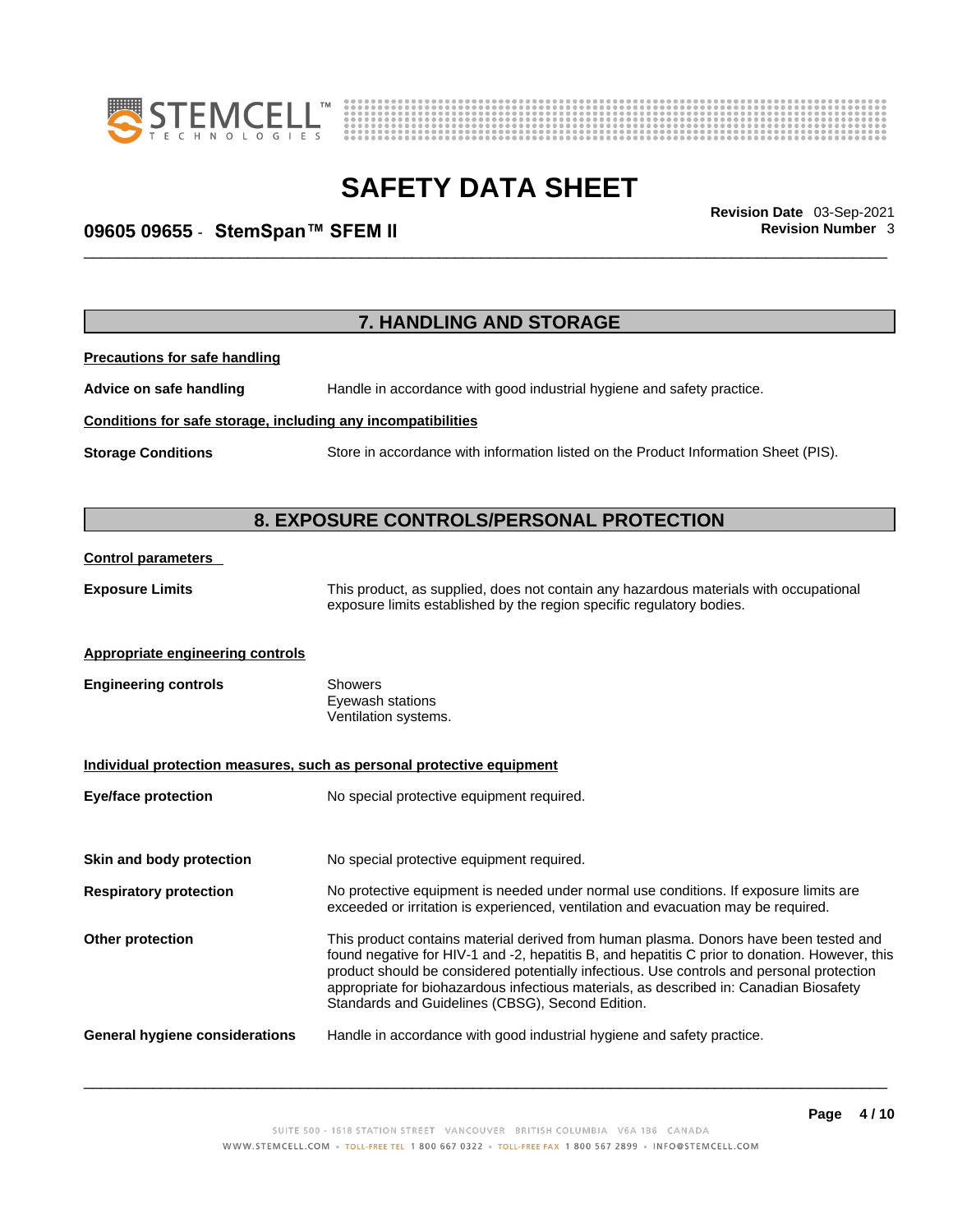



# \_\_\_\_\_\_\_\_\_\_\_\_\_\_\_\_\_\_\_\_\_\_\_\_\_\_\_\_\_\_\_\_\_\_\_\_\_\_\_\_\_\_\_\_\_\_\_\_\_\_\_\_\_\_\_\_\_\_\_\_\_\_\_\_\_\_\_\_\_\_\_\_\_\_\_\_\_\_\_\_\_\_\_\_\_\_\_\_\_\_\_\_\_ **Revision Date** 03-Sep-2021 **09605 09655** - **StemSpan™ SFEM II Revision Number** 3

## **9. PHYSICAL AND CHEMICAL PROPERTIES**

| Information on basic physical and chemical properties |                          |                  |
|-------------------------------------------------------|--------------------------|------------------|
| <b>Physical state</b>                                 | Liquid                   |                  |
| Appearance                                            | Clear                    |                  |
| Color                                                 | red                      |                  |
| Odor                                                  | No data available        |                  |
| <b>Odor threshold</b>                                 | No data available        |                  |
|                                                       |                          |                  |
| <b>Property</b>                                       | <b>Values</b>            | Remarks • Method |
| рH                                                    | No data available        |                  |
| Melting point / freezing point                        | No data available        | None known       |
| Boiling point / boiling range                         | No data available        | None known       |
| <b>Flash point</b>                                    | No data available        | None known       |
| <b>Evaporation rate</b>                               | No data available        | None known       |
| Flammability (solid, gas)                             | No data available        | None known       |
| <b>Flammability Limit in Air</b>                      |                          | None known       |
| <b>Upper flammability limit:</b>                      | No data available        |                  |
| Lower flammability limit:                             | No data available        |                  |
| Vapor pressure                                        | No data available        | None known       |
| Vapor density                                         | No data available        | None known       |
| <b>Relative density</b>                               | No data available        | None known       |
| <b>Water solubility</b>                               | No data available        | None known       |
| Solubility in other solvents                          | No data available        | None known       |
| <b>Partition coefficient</b>                          | No data available        | None known       |
| <b>Autoignition temperature</b>                       | No data available        | None known       |
| <b>Decomposition temperature</b>                      | No data available        | None known       |
| <b>Kinematic viscosity</b>                            | No data available        | None known       |
| <b>Dynamic viscosity</b>                              | No data available        | None known       |
| <b>Explosive properties</b>                           | No data available        |                  |
| <b>Oxidizing properties</b>                           | No information available |                  |
|                                                       |                          |                  |
| <b>Other Information</b>                              |                          |                  |
| <b>Softening point</b>                                | No information available |                  |
| <b>Molecular weight</b>                               | No information available |                  |
| <b>Molecular formula</b>                              | No information available |                  |
| VOC Content (%)                                       | No information available |                  |
| <b>Liquid Density</b>                                 | No information available |                  |
| <b>Bulk density</b>                                   | No information available |                  |
|                                                       |                          |                  |
| <b>10. STABILITY AND REACTIVITY</b>                   |                          |                  |

**Reactivity No information available. Chemical stability** Stable under normal conditions. **Possibility of hazardous reactions** None under normal processing.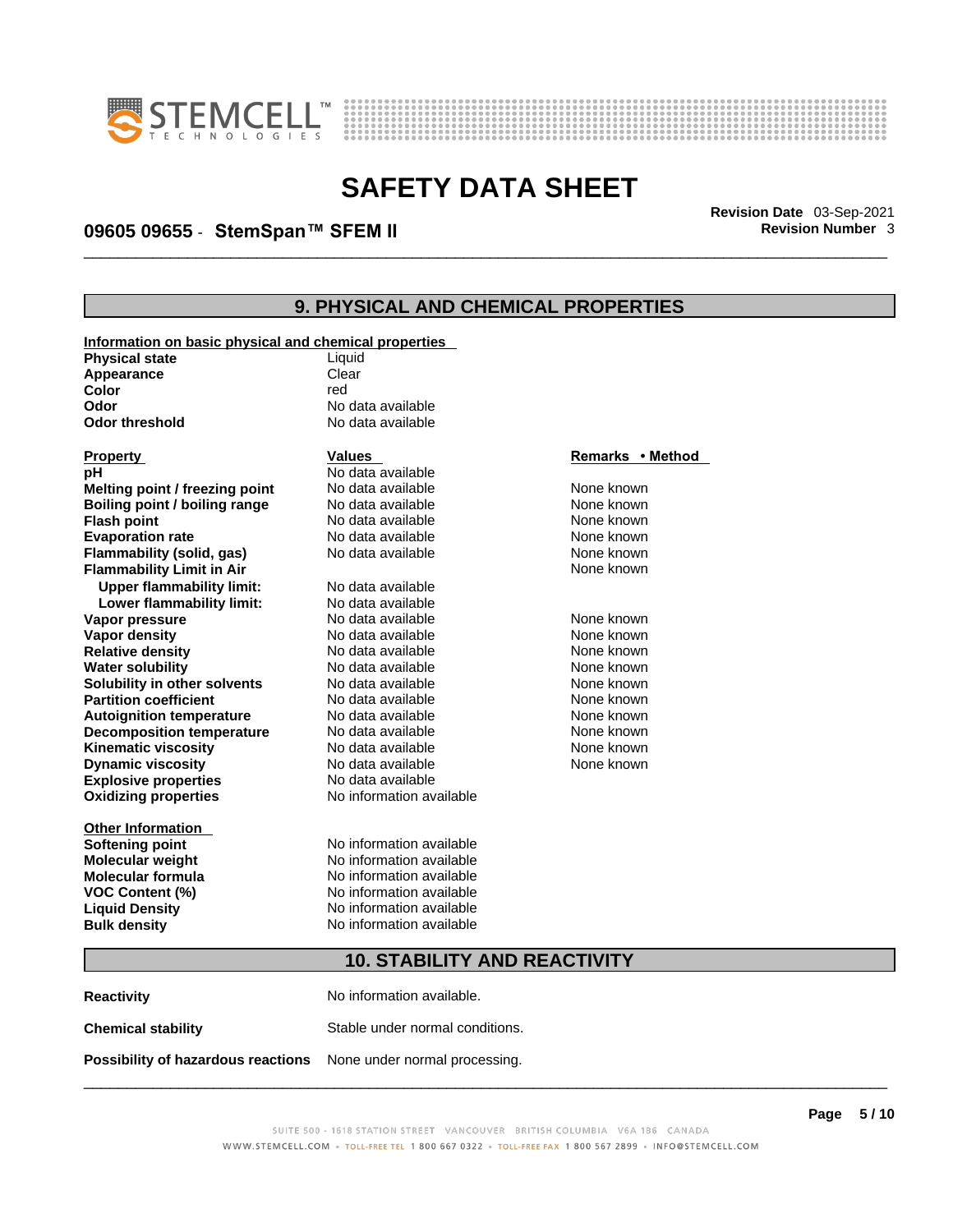



# \_\_\_\_\_\_\_\_\_\_\_\_\_\_\_\_\_\_\_\_\_\_\_\_\_\_\_\_\_\_\_\_\_\_\_\_\_\_\_\_\_\_\_\_\_\_\_\_\_\_\_\_\_\_\_\_\_\_\_\_\_\_\_\_\_\_\_\_\_\_\_\_\_\_\_\_\_\_\_\_\_\_\_\_\_\_\_\_\_\_\_\_\_ **Revision Date** 03-Sep-2021 **09605 09655** - **StemSpan™ SFEM II Revision Number** 3

**Conditions to avoid** None known based on information supplied.

**Incompatible materials** None known based on information supplied.

**Hazardous decomposition products** None known based on information supplied.

### **11. TOXICOLOGICAL INFORMATION**

#### **Information on likely routes of exposure**

#### **Product Information**

| <b>Inhalation</b>   | Specific test data for the substance or mixture is not available. |
|---------------------|-------------------------------------------------------------------|
| Eye contact         | Specific test data for the substance or mixture is not available. |
| <b>Skin contact</b> | Specific test data for the substance or mixture is not available. |
| Ingestion           | Specific test data for the substance or mixture is not available. |
|                     |                                                                   |

**Symptoms related to the physical,chemical and toxicological characteristics**

**Symptoms** No information available.

**Numerical measures of toxicity**

#### **Acute toxicity**

**Unknown acute toxicity** 3.29E-06 % of the mixture consists of ingredient(s) of unknown toxicity

3.29E-06 % of the mixture consists of ingredient(s) of unknown acute oral toxicity

3.29E-06 % of the mixture consists of ingredient(s) of unknown acute dermal toxicity

3.29E-06 % of the mixture consists of ingredient(s) of unknown acute inhalation toxicity (gas)

3.29E-06 % of the mixture consists of ingredient(s) of unknown acute inhalation toxicity (vapor)

3.29E-06 % of the mixture consists of ingredient(s) of unknown acute inhalation toxicity (dust/mist) Product Information

#### **Delayed and immediate effects as well as chronic effects from short and long-term exposure**

| <b>Skin corrosion/irritation</b> | No information available. |
|----------------------------------|---------------------------|
| <b>Product Information</b>       |                           |
|                                  |                           |

## **Serious eye damage/eye irritation** No information available.

Product Information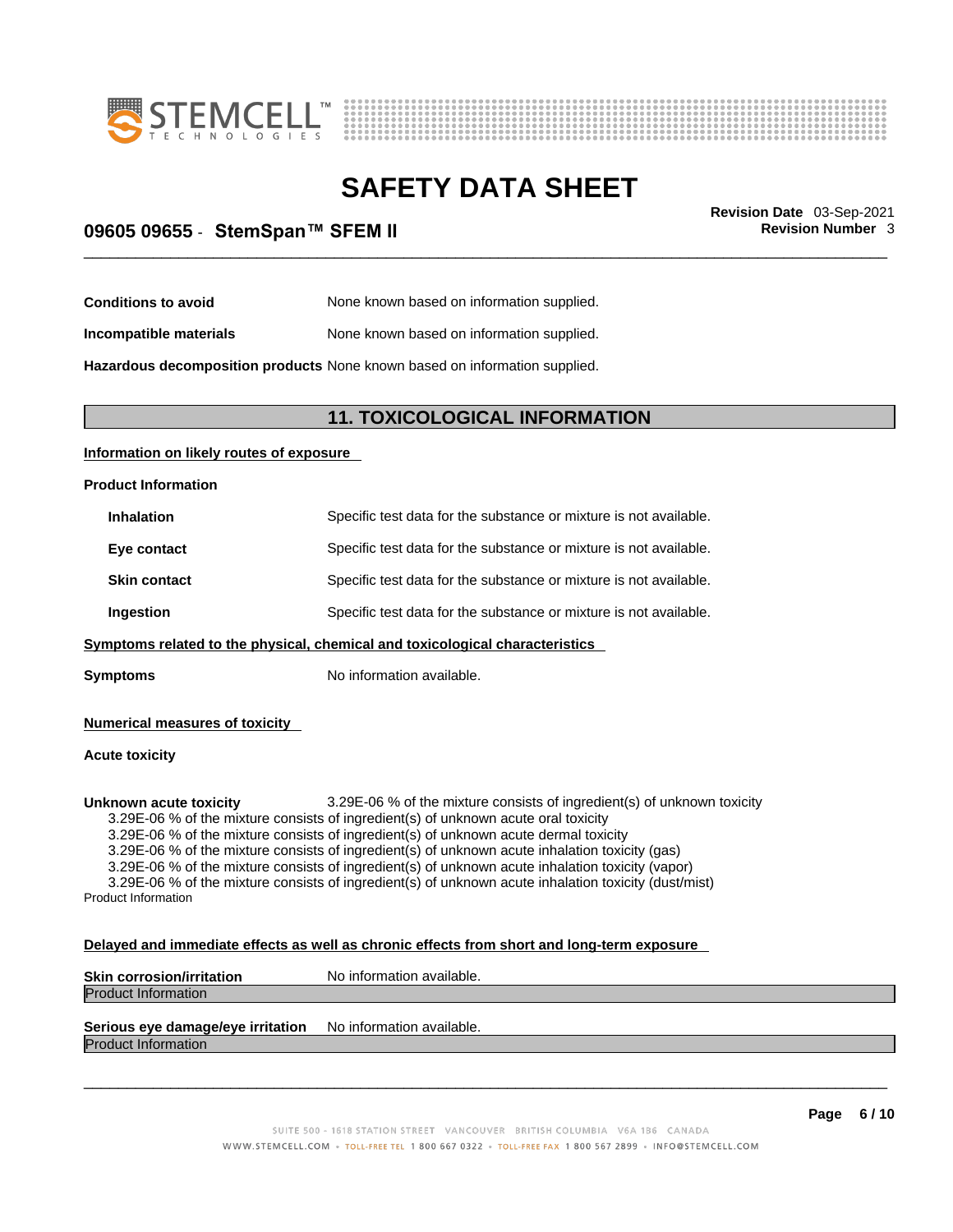



# \_\_\_\_\_\_\_\_\_\_\_\_\_\_\_\_\_\_\_\_\_\_\_\_\_\_\_\_\_\_\_\_\_\_\_\_\_\_\_\_\_\_\_\_\_\_\_\_\_\_\_\_\_\_\_\_\_\_\_\_\_\_\_\_\_\_\_\_\_\_\_\_\_\_\_\_\_\_\_\_\_\_\_\_\_\_\_\_\_\_\_\_\_ **Revision Date** 03-Sep-2021 **09605 09655** - **StemSpan™ SFEM II Revision Number** 3

| Respiratory or skin sensitization                    | No information available.                               |
|------------------------------------------------------|---------------------------------------------------------|
| <b>Product Information</b>                           |                                                         |
| Germ cell mutagenicity<br><b>Product Information</b> | No information available.                               |
| Carcinogenicity                                      | No information available.                               |
| <b>Reproductive toxicity</b>                         | No information available.                               |
|                                                      | <b>Product Information</b>                              |
| <b>STOT - single exposure</b>                        | No information available.<br><b>Product Information</b> |
| <b>STOT</b> - repeated exposure                      | No information available.<br><b>Product Information</b> |
| <b>Aspiration hazard</b>                             | No information available.                               |

## **12. ECOLOGICAL INFORMATION**

| <b>Ecotoxicity</b>            |                                    |
|-------------------------------|------------------------------------|
|                               | <b>Product Information</b>         |
| Persistence and degradability | No information available.          |
| <b>Bioaccumulation</b>        | There is no data for this product. |
| Other adverse effects         | No information available.          |

## **13. DISPOSAL CONSIDERATIONS**

| Waste treatment methods                |                                                                                                                    |
|----------------------------------------|--------------------------------------------------------------------------------------------------------------------|
| Waste from residues/unused<br>products | Dispose of in accordance with local regulations. Dispose of waste in accordance with<br>environmental legislation. |
| Contaminated packaging                 | Do not reuse empty containers.                                                                                     |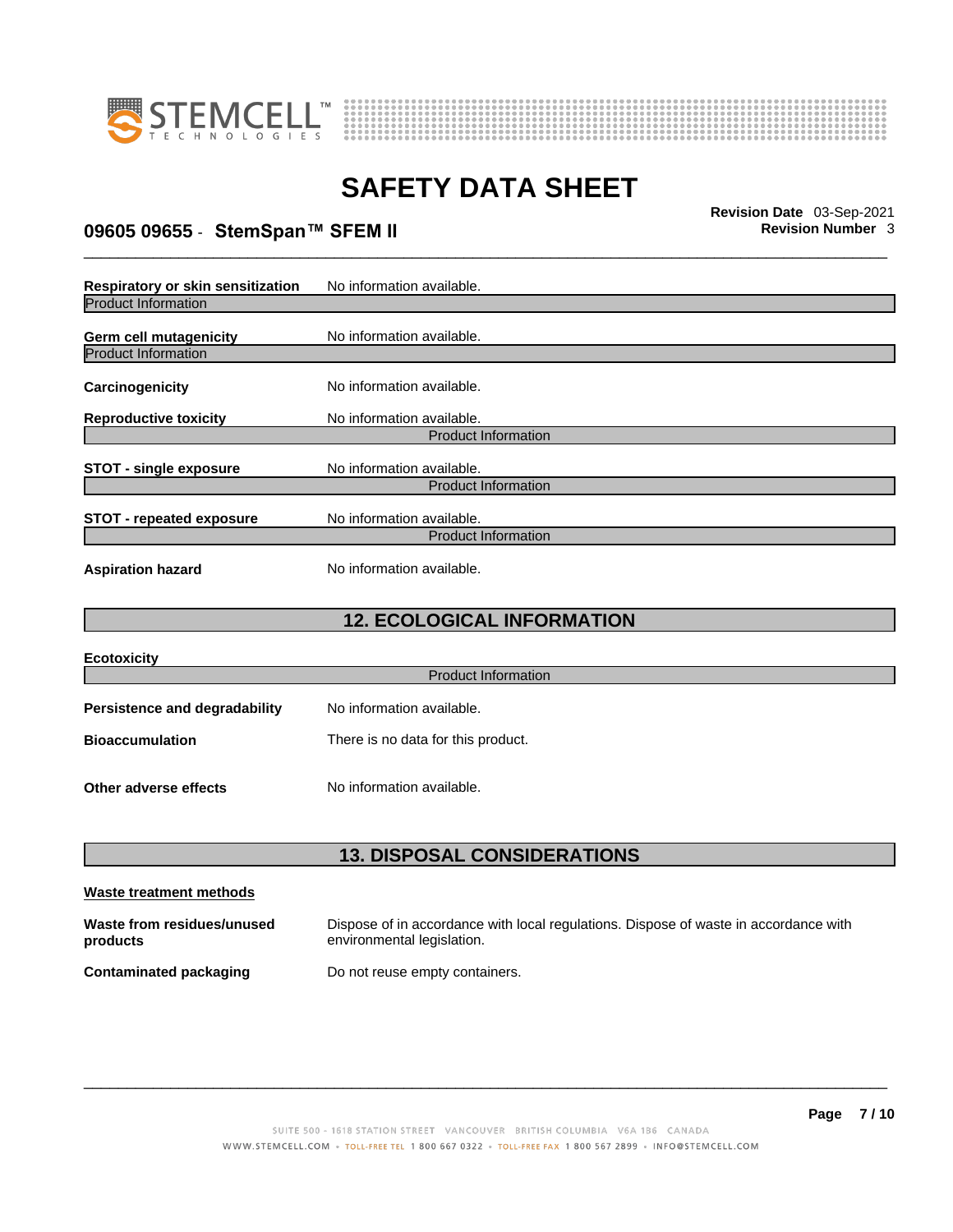



# \_\_\_\_\_\_\_\_\_\_\_\_\_\_\_\_\_\_\_\_\_\_\_\_\_\_\_\_\_\_\_\_\_\_\_\_\_\_\_\_\_\_\_\_\_\_\_\_\_\_\_\_\_\_\_\_\_\_\_\_\_\_\_\_\_\_\_\_\_\_\_\_\_\_\_\_\_\_\_\_\_\_\_\_\_\_\_\_\_\_\_\_\_ **Revision Date** 03-Sep-2021 **09605 09655** - **StemSpan™ SFEM II Revision Number** 3

### **14. TRANSPORT INFORMATION**

| <b>DOT</b>  | Not regulated |
|-------------|---------------|
| <b>TDG</b>  | Not regulated |
| <b>MEX</b>  | Not regulated |
| ICAO (air)  | Not regulated |
| <b>IATA</b> | Not regulated |
| <b>IMDG</b> | Not regulated |
| <b>RID</b>  | Not regulated |
| <b>ADR</b>  | Not regulated |
| ADN         | Not regulated |

### **15. REGULATORY INFORMATION**

| <b>International Inventories</b> |                 |  |
|----------------------------------|-----------------|--|
| <b>TSCA</b>                      | Does not comply |  |
| <b>DSL/NDSL</b>                  | Does not comply |  |
| <b>EINECS/ELINCS</b>             | Does not comply |  |
| <b>ENCS</b>                      | Does not comply |  |
| <b>IECSC</b>                     | Does not comply |  |
| <b>KECL</b>                      | Does not comply |  |
| <b>PICCS</b>                     | Does not comply |  |
| <b>AICS</b>                      | Does not comply |  |

 **Legend:** 

 **TSCA** - United States Toxic Substances Control Act Section 8(b) Inventory

 **DSL/NDSL** - Canadian Domestic Substances List/Non-Domestic Substances List

 **EINECS/ELINCS** - European Inventory of Existing Chemical Substances/European List of Notified Chemical Substances

 **ENCS** - Japan Existing and New Chemical Substances

 **IECSC** - China Inventory of Existing Chemical Substances

 **KECL** - Korean Existing and Evaluated Chemical Substances

 **PICCS** - Philippines Inventory of Chemicals and Chemical Substances

 **AICS** - Australian Inventory of Chemical Substances

#### **US Federal Regulations**

#### **SARA 313**

Section 313 of Title III of the Superfund Amendments and Reauthorization Act of 1986 (SARA). This product does not contain any chemicals which are subject to the reporting requirements of the Act and Title 40 of the Code of Federal Regulations, Part 372.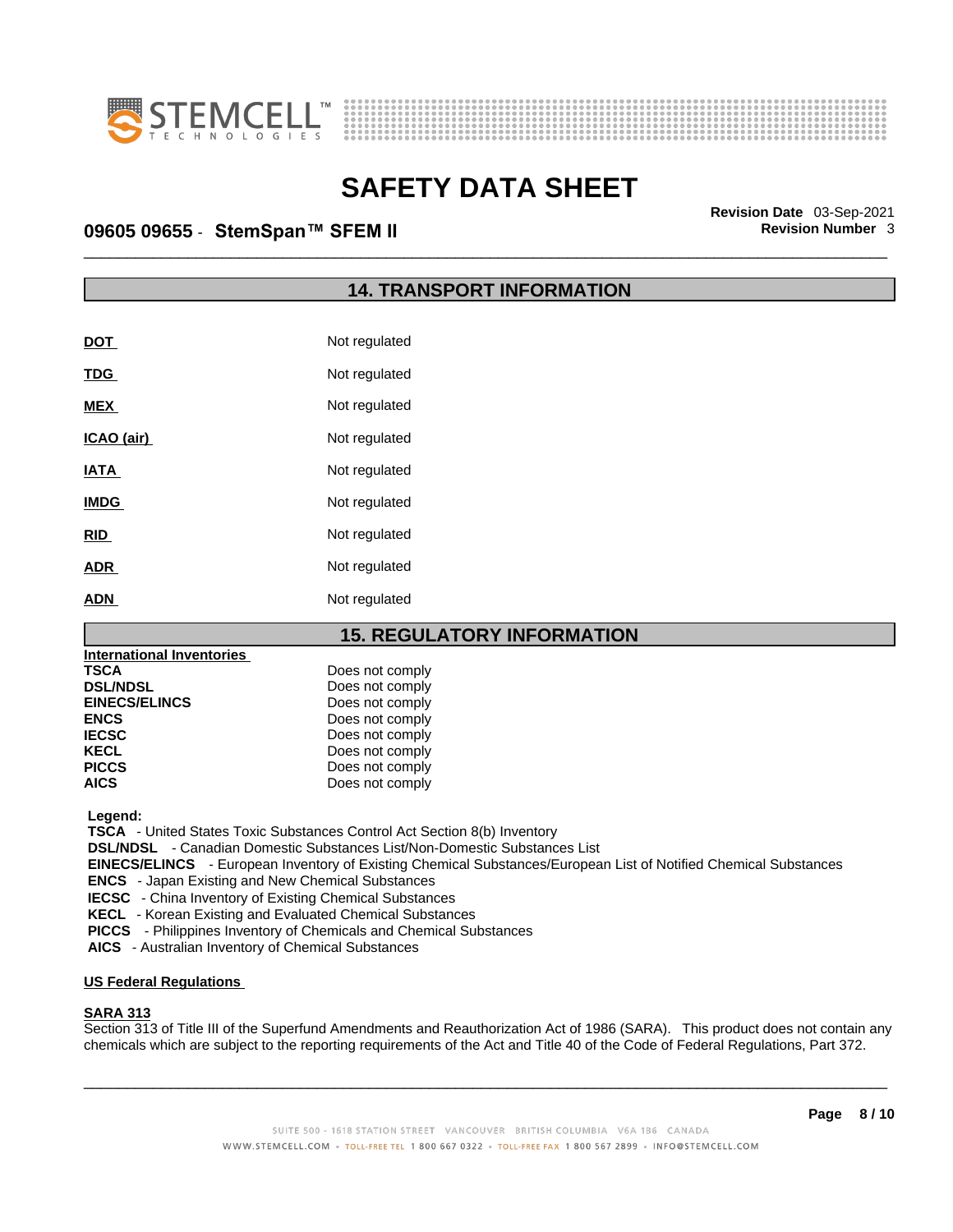



# \_\_\_\_\_\_\_\_\_\_\_\_\_\_\_\_\_\_\_\_\_\_\_\_\_\_\_\_\_\_\_\_\_\_\_\_\_\_\_\_\_\_\_\_\_\_\_\_\_\_\_\_\_\_\_\_\_\_\_\_\_\_\_\_\_\_\_\_\_\_\_\_\_\_\_\_\_\_\_\_\_\_\_\_\_\_\_\_\_\_\_\_\_ **Revision Date** 03-Sep-2021 **09605 09655** - **StemSpan™ SFEM II Revision Number** 3

#### **SARA 311/312 Hazard Categories Acute health hazard** No **Chronic Health Hazard No. 1996 12:33 No. 1996 12:34 No. 1996 12:34 No. 1996 12:34 No. 1996 12:34 No. 1999 12:34 No. 1999 12:34 No. 1999 12:34 No. 1999 12:34 No. 1999 12:34 No. 1999 12:34 No. 1999 12:34 No. 1999 12:34 No Fire hazard** No<br>**Sudden release of pressure hazard No** No **Sudden release of pressure hazard**

**Reactive Hazard** No

#### **CWA (Clean WaterAct)**

This product does not contain any substances regulated as pollutants pursuant to the Clean Water Act (40 CFR 122.21 and 40 CFR 122.42).

#### **CERCLA**

This material, as supplied, does not contain any substances regulated as hazardous substances under the Comprehensive Environmental Response Compensation and Liability Act (CERCLA) (40 CFR 302) or the Superfund Amendments and Reauthorization Act (SARA) (40 CFR 355). There may be specific reporting requirements at the local, regional, or state level pertaining to releases of this material.

#### **US State Regulations**

#### **California Proposition 65**

This product contains the following Proposition 65 chemicals.

| Chemical name   | California<br>Proposition 65 |  |
|-----------------|------------------------------|--|
| ' rade secret - | Carcinogen                   |  |
|                 | Developmental                |  |

#### **U.S. State Right-to-Know Regulations**

#### **US State Regulations**

| Chemical name | New Jersey | <b>Massachusetts</b> | Pennsylvania |
|---------------|------------|----------------------|--------------|
| Water         |            |                      |              |
| 7732-18-5     |            |                      |              |

#### **U.S. EPA Label Information**

**EPA Pesticide Registration Number** Not applicable

### **16. OTHER INFORMATION, INCLUDING DATE OF PREPARATION OF THE LAST REVISION**

**Prepared By, State Control. STEMCELL Technologies Canada Inc.** Canada Inc.

**Revision Date** 03-Sep-2021